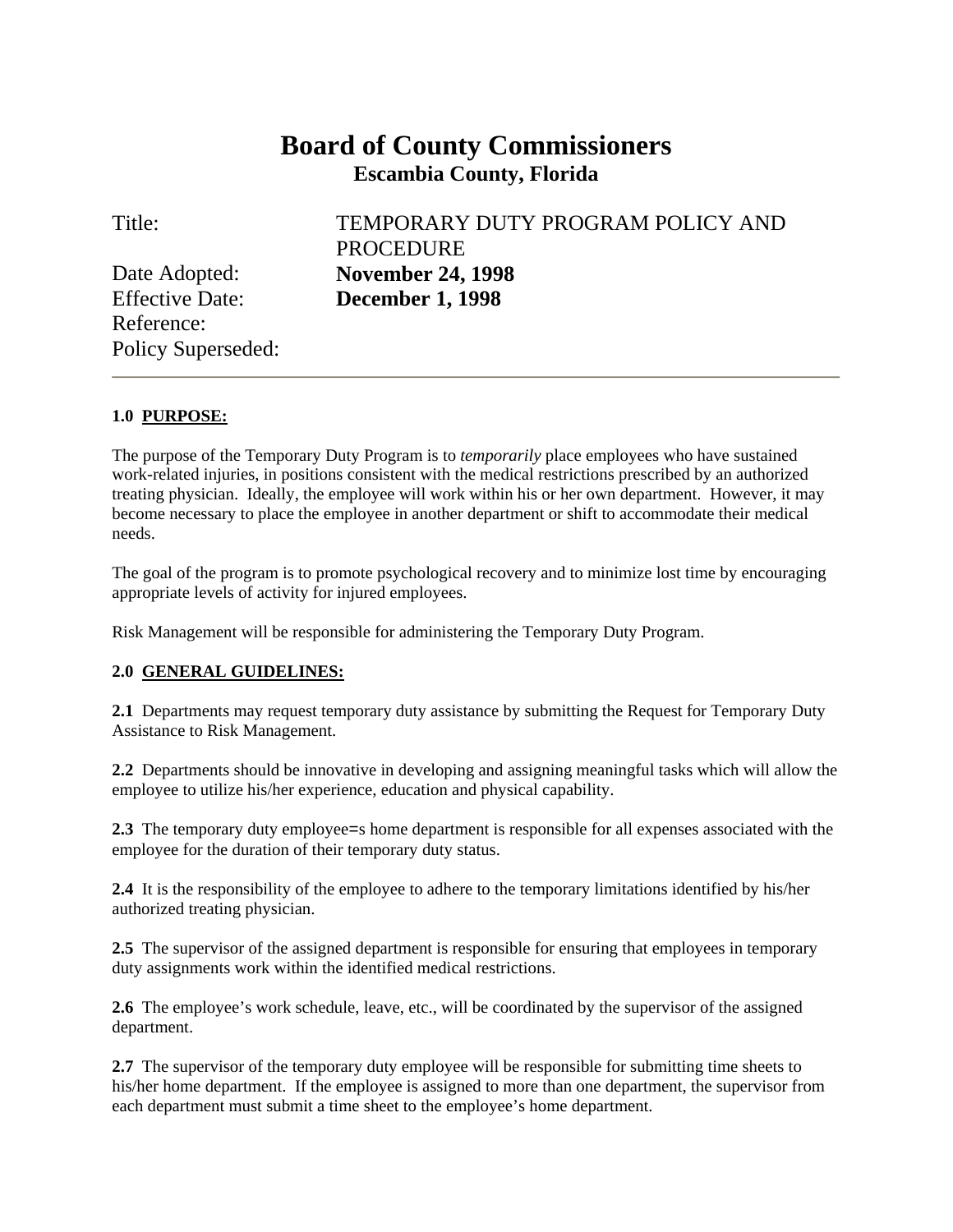**2.8** The supervisor of the assigned department will be responsible for completing the Temporary Duty Employee Performance Evaluation, which will be used to support the employee's personnel evaluation. *The evaluation form is required only if the employee is assigned temporary duty under a different supervisor.*

**2.9** The duration of the temporary duty assignment may range from one day to a maximum of twelve weeks, unless otherwise approved by Risk Management. Temporary duty assignments may be used in conjunction with FMLA.

## **3.0. TEMPORARY DUTY ASSIGNMENT:**

**3.1** Risk Management will maintain a list of available temporary duty positions requested by departments.

**3.2** Once the physician assigns an employee to temporary duty status, the employee must submit a copy of the Physical Capacity Evaluation Form to Risk Management (via fax). The employee or the employee's supervisor may call Risk Management the next working day for a temporary duty assignment. *Exceptions would be those employees who are capable of performing in their regular duty assignment or department, with accommodations being made by their home department.* 

**3.3** Risk Management, under the advisement of the adjuster, authorized treating physician and/or rehabilitation professional, will assign the employee to a temporary position which meets the employee's medical restrictions. Consideration will be given to the employee's home department, assignment, shift, etc. However, if temporary duty cannot be arranged within the employee's home department, the employee will be assigned to a different department, if available.

**3.4** The temporary duty employee has an obligation to adhere to the policies of the assigned department. If the employee's work habits are not conducive to the overall effectiveness of the assigned department, then the assigned supervisor may request that the temporary employee be placed elsewhere. This request must be submitted to Risk Management in writing.

**3.5** If an employee chooses not to work in an assigned temporary duty position within the medical restrictions prescribed by the authorized treating physician, then indemnity benefits will not be paid

**3.6** Risk Management is responsible for notifying the employee's home department of the employee's temporary placement and providing updates regarding changes in the employee's medical restrictions.

## **4.0. RETURNING TO FULL DUTY:**

**4.1** Once the authorized treating physician releases the employee to full duty, the employee must return to his/her home department **with** the Return to Work authorization. The home department is responsible for notifying Risk Management before the next working day by faxing a copy of the Return to Work authorization. Risk Management will inform the assigned department of the employee's change in work status.

**4.2** Florida workers' compensation law does not require the County to hold the injured employee's position until he/she can return to work. Employees whose injury constitutes a serious health condition as defined in the Family and Medical Leave Act (FMLA) and is on leave will be placed on FMLA for up to twelve weeks. If an employee is unable to return to full duty at the end of FMLA, a maximum of twelve weeks of temporary duty will be offered to transition the employee back into the workplace. Employees ineligible for FMLA will be granted up to twelve weeks of temporary duty.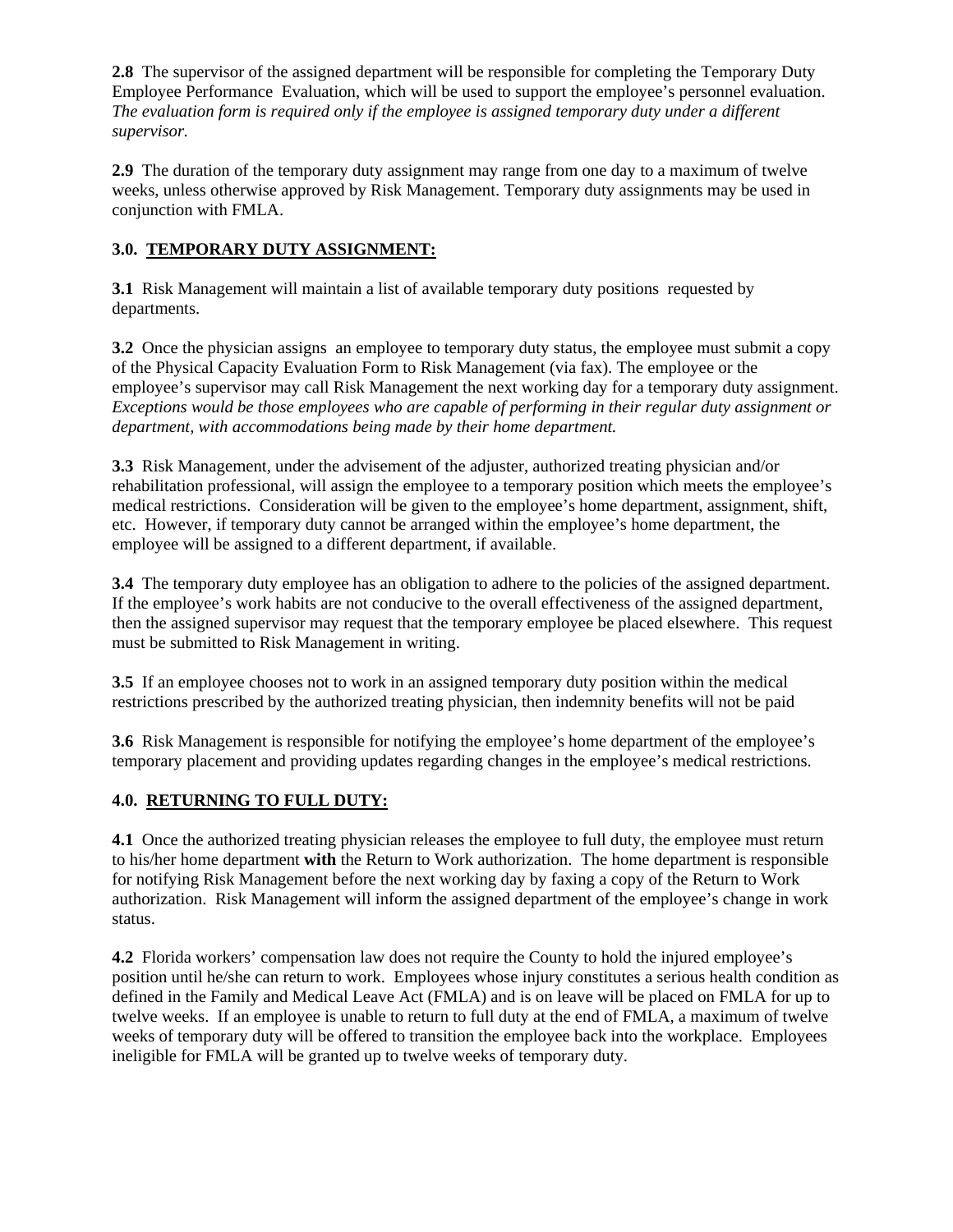**4.3** While assigned to temporary duty, Risk Management will obtain status reports from the authorized treating physician. If the physician determines that the employee is unable to return to his/her permanent position, Risk Management will request that a rehabilitation professional perform a job accommodation analysis or a transferable skills analysis. Based on this analysis, the County will assist the employee with obtaining a position which meets his/her skill level and medical limitations.

**4.4** In the event the employee's permanent restrictions meet the ADA requirements, the County, upon the employee's request, will make reasonable accommodations for the employee's placement based on a job accommodation analysis performed by a rehabilitation professional.

**4.5** If the County cannot accommodate employees who have received permanent restrictions, Human Resources will work in collaboration with Civil Service and a rehabilitation professional to determine a position which is appropriate for his/her skill level and medical limitations.

**4.6** As an incentive to departments to hire permanently restricted employees that cannot return to their former position, Risk Management will reimburse the hiring department for six weeks salary and up to \$3,000.00 for training and ergonomic equipment that may be needed to accommodate the employee's restrictions. Reimbursement will be made upon request for placement of employees with permanent restrictions in a full time permanent position outside of the home department.

## **5.0. DEFINITIONS:**

**5.1** *ADA* - American with Disabilities Act - a civil rights bill giving individuals with disabilities protection from discrimination in employment and in access to commercial facilities, transportation, telecommunications, and state and local governmental services.

**5.2** *Assigned Department* - department where injured employee is placed pending full medical release to job of injury.

**5.3** *Authorized Treating Physician* - physician who is authorized by the County's Managed Care Provider to provide treatment to County employees.

**5.4** *Home Department* - department in which employee was hired. In most instances, the department where the employee worked at time of injury.

**5.5** *Indemnity Benefits* - cash benefits paid to an injured worker to replace part of wages lost as a result of a work injury.

**5.6** *Job Accommodation Analysis* - an analysis of a position which attends to any specific work station modification that would allow someone to do their job.

**5.7** *Rehabilitation Professional* - person certified and approved by the State of Florida in the field of disability management.

**5.8** *Return to Work Authorization* - written authorization, from the authorized treating physician, allowing the injured employee's return to duty.

**5.9** *Temporary Duty Assignment* - temporary job assignment which meets the medical restrictions as prescribed by an authorized medical physician. Assignment is not to exceed six months.

**5.10** *Transferable Skills Analysis* - an analysis of the injured employee's past employment skills which would allow a transfer to new employment.